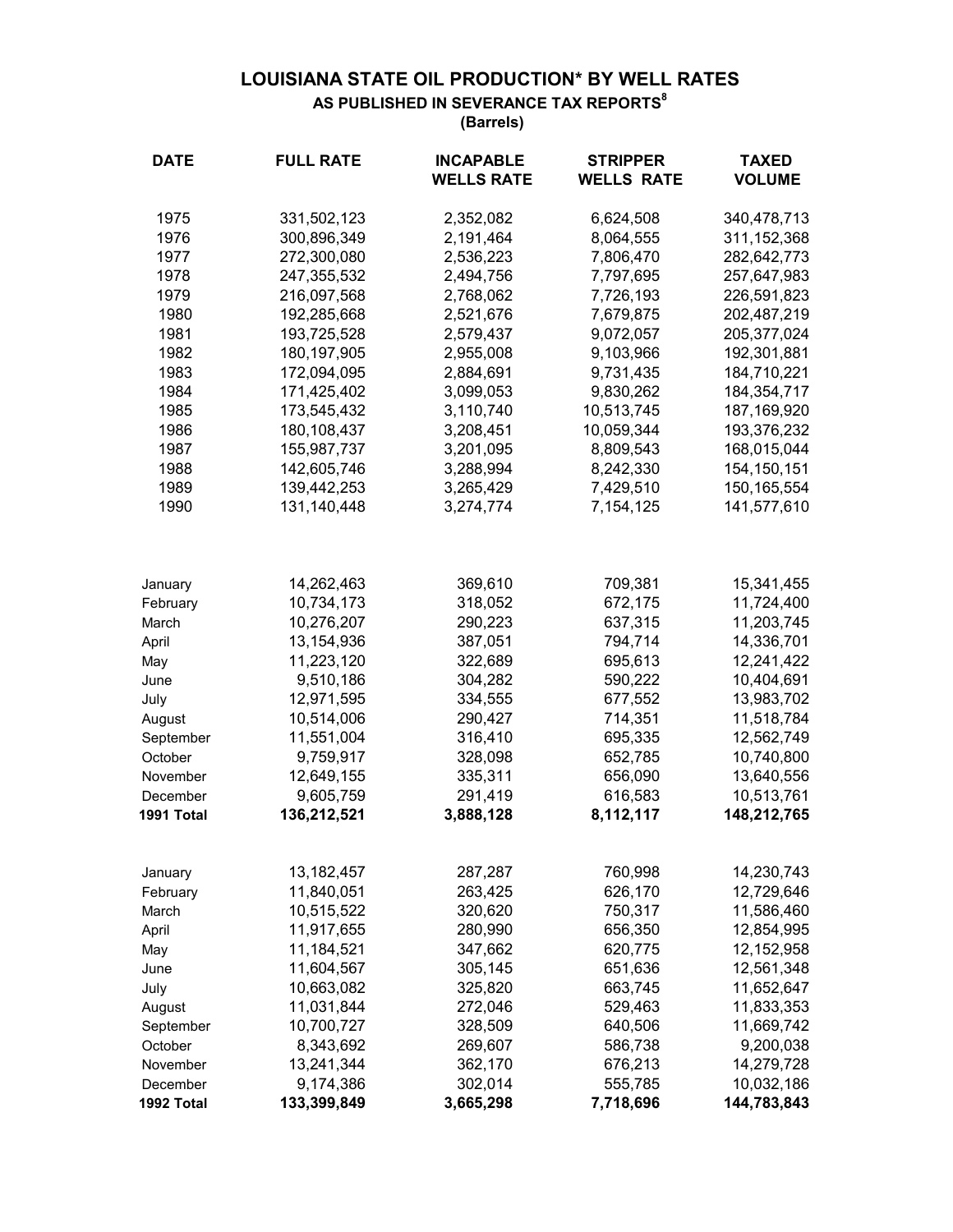| January    | 10,800,179  | 329,915   | 614,883     | 11,744,976    |
|------------|-------------|-----------|-------------|---------------|
| February   | 11,869,534  | 278,849   | 641,730     | 12,790,113    |
| March      | 10,635,702  | 298,917   | 677,567     | 11,612,186    |
| April      | 10,443,031  | 278,446   | 620,267     | 11,341,743    |
| May        | 10,948,723  | 279,850   | 573,822     | 11,802,395    |
| June       | 10,822,155  | 289,287   | 603,692     | 11,715,133    |
| July       | 10,697,101  | 265,805   | 602,495     | 11,565,402    |
| August     | 10,351,139  | 321,759   | 671,086     | 11,343,983    |
| September  | 10,649,120  | 315,511   | 611,054     | 11,575,684    |
| October    | 11,012,992  | 290,203   | 528,417     | 11,831,613    |
| November   | 10,508,841  | 268,525   | 551,489     | 11,328,856    |
| December   | 9,960,915   | 231,321   | 543,562     | 10,735,799    |
| 1993 Total | 128,699,431 | 3,448,387 | 7,240,065   | 139,387,883   |
|            |             |           |             |               |
| January    | 10,583,200  | 308,720   | 479,422     | 11,371,342    |
| February   | 10,425,617  | 325,378   | 576,018     | 11,327,012    |
| March      | 9,648,628   | 243,979   | 488,157     | 10,380,764    |
| April      | 8,740,913   | 189,826   | 462,695     | 9,393,434     |
| May        | 11,412,862  | 384,217   | 655,935     | 12,453,013    |
| June       | 10,270,926  | 265,065   | 507,751     | 11,043,742    |
| July       | 9,419,679   | 309,311   | 523,936 e   | 10,252,926 e  |
| August     | 9,745,497   | 321,949   | 501,888 e   | 10,569,334 e  |
| September  | 9,884,973   | 355,377   | 497,950 e   | 10,738,300 e  |
| October    | 8,981,372   | 265,280   | 510,583 e   | 9,757,236 e   |
| November   | 9,379,818   | 378,174   | 585,414 e   | 10,343,406 e  |
| December   | 9,616,471   | 344,527   | 557,299 e   | 10,518,298 e  |
| 1994 Total | 118,109,958 | 3,691,802 | 6,347,047 e | 128,148,807 e |
| January    | 9,523,511   | 344,018   | 515,825 e   | 10,383,354 e  |
| February   | 8,699,191   | 346,399   | 500,359 e   | 9,545,949 e   |
| March      | 8,816,420   | 318,434   | 547,647 e   | 9,682,500 e   |
| April      | 9,560,173   | 428,583   | 511,405 e   | 10,500,161 e  |
| May        | 8,328,874   | 322,278   | 544,238 e   | 9,195,390 e   |
| June       | 10,331,988  | 320,293   | 528,968 e   | 11,181,250 e  |
| July       | 8,758,172   | 300,794   | 529,448 e   | 9,588,413 e   |
| August     | 9,453,756   | 354,091   | 538,298 e   | 10,346,144 e  |
| September  | 8,797,977   | 291,301   | 507,446 e   | 9,596,724 e   |
| October    | 8,922,877   | 365,725   | 485,722 e   | 9,774,324 e   |
| November   | 8,404,203   | 454,695   | 508,329 e   | 9,367,227 e   |
| December   | 8,776,772   | 393,106   | 512,769 e   | 9,682,647 e   |
| 1995 Total | 108,373,913 | 4,239,717 | 6,230,454 e | 118,844,084 e |
|            |             |           |             |               |
| January    | 9,095,271   | 349,810   | 485,535 e   | 9,930,616 e   |
| February   | 8,213,632   | 340,050   | 481,407 e   | 9,035,089 e   |
| March      | 7,599,049   | 309,749   | 525,722 e   | 8,434,520 e   |
| April      | 9,022,837   | 351,392   | 563,280 e   | 9,937,509 e   |
| May        | 9,149,324   | 315,271   | 530,279 e   | 9,994,874 e   |
| June       | 9,005,985   | 291,671   | 470,743 e   | 9,768,399 e   |
| July       | 8,381,825   | 312,949   | 582,634 e   | 9,277,408 e   |
| August     | 8,688,891   | 284,934   | 510,553 e   | 9,484,377 e   |
| September  | 9,362,955   | 327,866   | 515,547 e   | 10,206,368 e  |
| October    | 8,774,994   | 266,414   | 527,514 e   | 9,568,922 e   |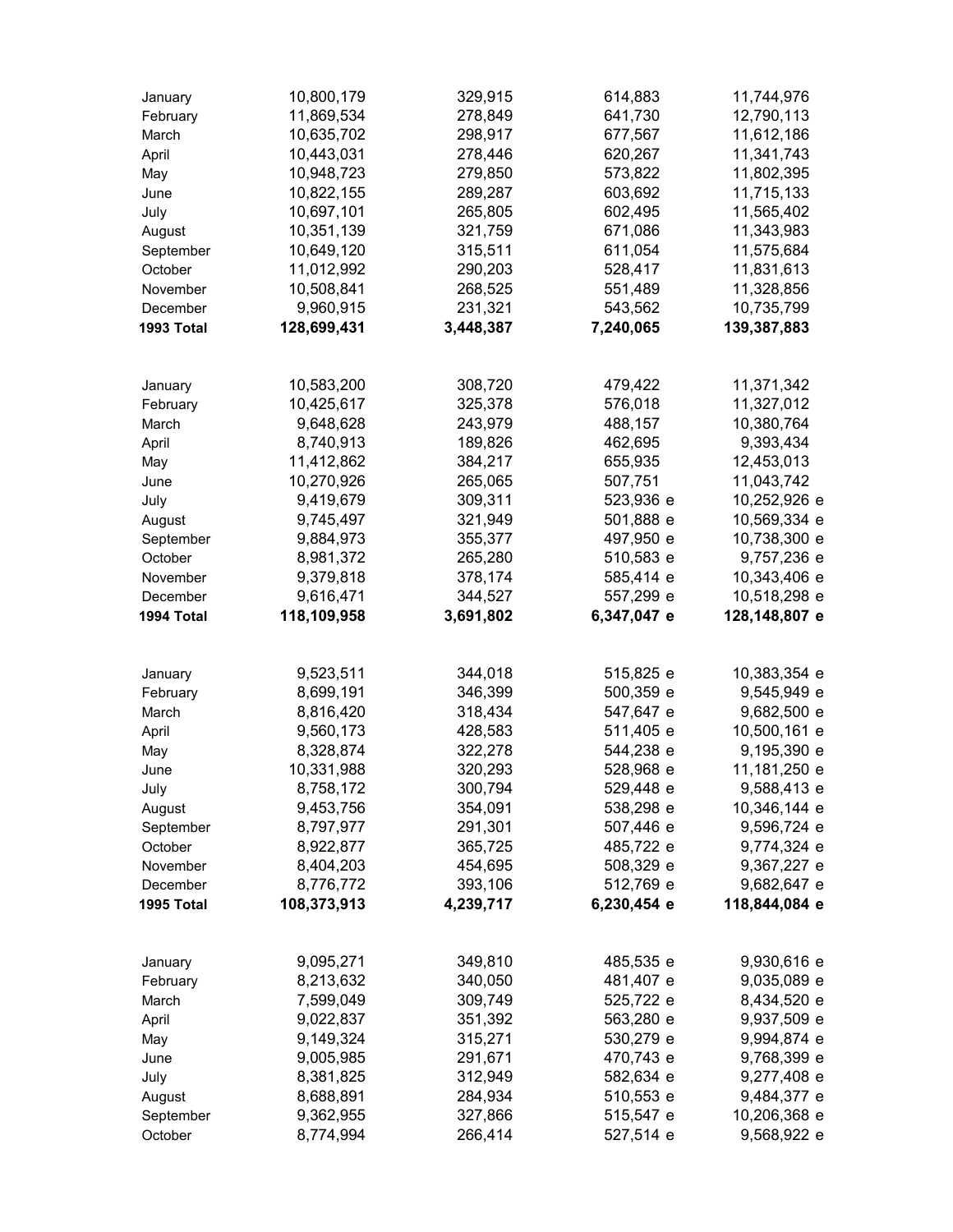| November            | 8,915,795   | 331,520   | 494,455 e   | 9,741,770 e   |
|---------------------|-------------|-----------|-------------|---------------|
| December            | 7,313,633   | 304,524   | 553,285 e   | 8,171,442 e   |
| 1996 Total          | 103,524,192 | 3,786,147 | 6,240,956 e | 113,551,295 e |
|                     |             |           |             |               |
| January             | 9,536,307   | 303,876   | 538,362 e   | 10,378,546 e  |
| February            | 8,868,632   | 249,791   | 462,224 e   | 9,580,647 e   |
| March               | 6,910,802   | 273,727   | 526,955 e   | 7,711,484 e   |
| April               | 8,639,167   | 292,612   | 483,838 e   | 9,415,617 e   |
| May                 | 8,072,918   | 313,206   | 503,645 e   | 8,889,769 e   |
| June                | 8,762,795   | 339,899   | 558,303 e   | 9,660,996 e   |
| July                | 8,348,114   | 332,209   | 490,013 e   | 9,170,336 e   |
| August              | 8,649,435   | 238,818   | 492,972 e   | 9,381,225 e   |
| September           | 9,111,981   | 270,133   | 528,689 e   | 9,910,802 e   |
| October             | 7,872,480   | 304,582   | 531,845 e   | 8,708,907 e   |
| November            | 8,537,850   | 271,453   | 464,901 e   | 9,274,204 e   |
| December            | 8,462,052   | 276,084   | 519,500 e   | 9,257,635 e   |
| 1997 Total          | 101,772,533 | 3,466,389 | 6,101,247 e | 111,340,169 e |
|                     | 6,669,052   | 276,121   | 462,775 e   | 7,407,948 e   |
| January<br>February | 8,493,483   | 262,166   | 438,182 e   | 9,193,831 e   |
| March               | 8,472,943   | 115,231   | 459,838 e   | 9,048,013 e   |
| April               | 7,961,101   | 229,644   | 506,350 e   | 8,697,096 e   |
| May                 | 7,637,023   | 271,257   | 470,775 e   | 8,379,054 e   |
| June                | 7,764,078   | 263,104   | 501,636 e   | 8,528,818 e   |
| July                | 8,014,289   | 242,023   | 563,745 e   | 8,820,057 e   |
| August              | 7,525,850   | 257,016   | 429,463 e   | 8,212,329 e   |
| September           | 8,069,413   | 278,312   | 540,506 e   | 8,888,232 e   |
| October             | 6,364,226   | 225,117   | 486,738 e   | 7,076,081 e   |
| November            | 5,070,571   | 221,198   | 576,213 e   | 5,867,982 e   |
| December            | 7,041,336   | 237,035   | 455,785 e   | 7,734,156 e   |
| 1998 Total          | 89,083,365  | 2,878,225 | 5,892,007 e | 97,853,597 e  |
|                     |             |           |             |               |
| January             | 7,288,827   | 241,554   | 484,883 e   | 8,015,264 e   |
| February            | 7,409,902   | 204,840   | 511,730 e   | 8,126,472 e   |
| March               | 6,618,236   | 199,541   | 547,567 e   | 7,365,345 e   |
| April               | 7,247,731   | 241,081   | 490,267 e   | 7,979,079 e   |
| May                 | 5,811,170   | 222,772   | 443,822 e   | 6,477,764 e   |
| June                | 7,166,502   | 188,673   | 473,692 e   | 7,828,867 e   |
| July                | 7,667,499   | 168,565   | 472,495 e   | 8,308,560 e   |
| August              | 7,944,467   | 217,266   | 541,086 e   | 8,702,819 e   |
| September           | 7,428,865   | 250,072   | 481,054 e   | 8,159,991 e   |
| October             | 7,092,842   | 263,820   | 398,417 e   | 7,755,079 e   |
| November            | 7,472,572   | 218,194   | 421,489 e   | 8,112,256 e   |
| December            | 6,058,824   | 370,136   | 424,481 e   | 6,853,441 e   |
| 1999 Total          | 85,207,438  | 2,786,515 | 5,690,984 e | 93,684,937 e  |
| January             | 7,169,247   | 204,662   | 454,208     | 7,828,117     |
| February            | 9,912,879   | 216,600   | 397,277     | 10,526,756    |
| March               | 6,780,484   | 220,091   | 466,258     | 7,466,833     |
| April               | 6,127,186   | 349,513   | 377,244     | 6,853,943     |
| May                 | 7,438,727   | 227,187   | 517,904     | 8,183,818     |
| June                | 7,216,774   | 202,542   | 443,479     | 7,862,794     |
|                     |             |           |             |               |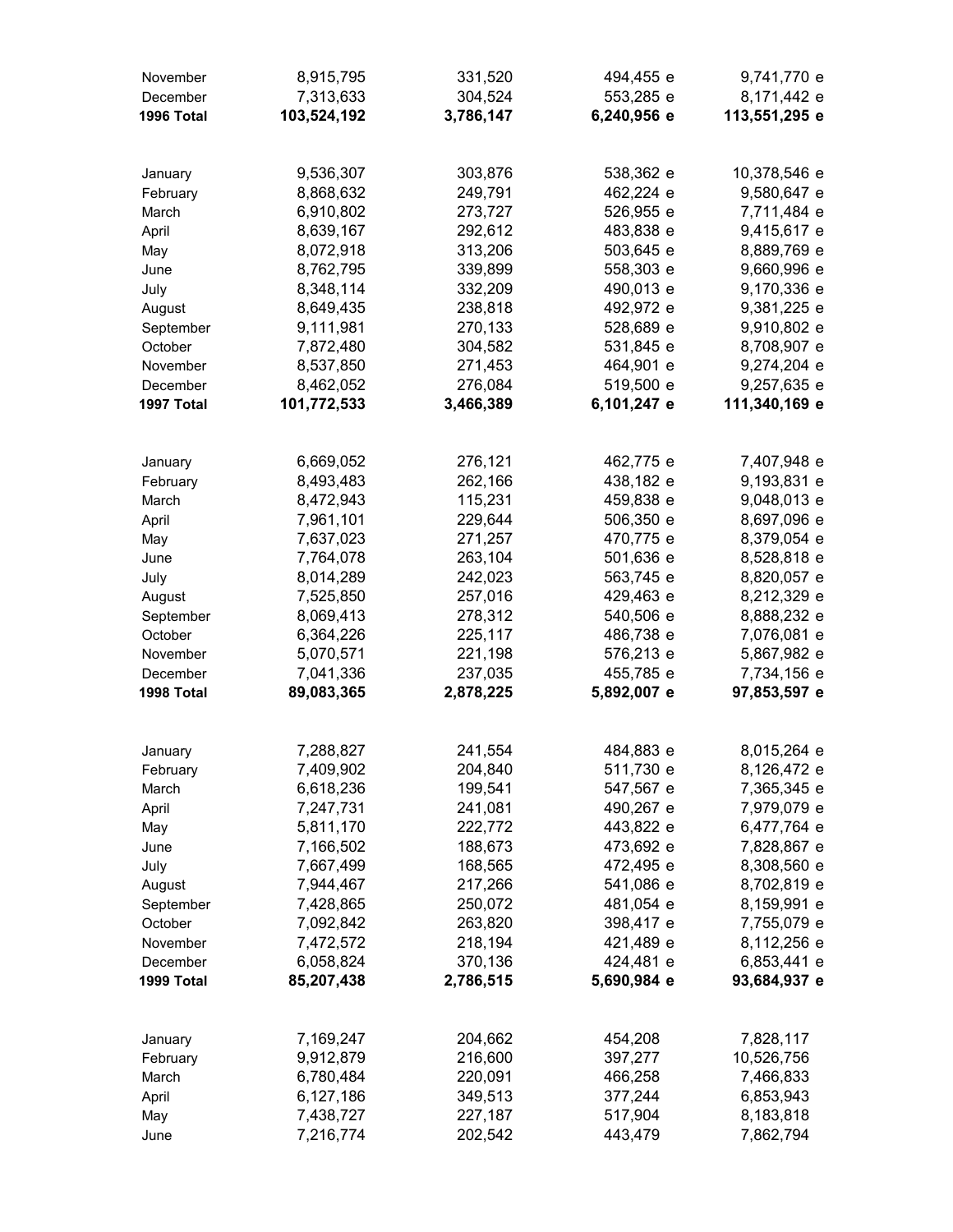| July       | 7,585,545    | 199,981     | 503,190     | 8,288,716    |
|------------|--------------|-------------|-------------|--------------|
| August     | 7,229,398    | 211,258     | 421,949     | 7,862,605    |
| September  | 7,295,624    | 242,227     | 460,145     | 7,997,995    |
| October    | 7,483,622    | 210,294     | 433,468     | 8,127,384    |
| November   | 7,205,240    | 225,450     | 444,739     | 7,875,429    |
| December   | 6,966,481    | 273,463     | 402,655     | 7,642,599    |
| 2000 Total | 88,411,207   | 2,783,268   | 5,322,515   | 96,516,990   |
|            |              |             |             |              |
|            |              |             |             |              |
| January    | 7,616,194    | 231,605     | 485,250     | 8,333,049    |
| February   | 6,359,309    | 270,977     | 377,086     | 7,007,372    |
| March      | 7,305,131    | 180,287     | 471,076     | 7,956,494    |
| April      | 6,544,439    | 254,560     | 407,246     | 7,206,245    |
| May        | 6,803,935    | 233,864     | 414,181     | 7,451,981    |
| June       | 6,217,049    | 207,077     | 436,417     | 6,860,543    |
| July       | 7,744,362    | 278,531     | 489,059     | 8,511,952    |
| August     | 6,997,987    | 180,493     | 489,271     | 7,667,751    |
| September  | 7,104,032    | 225,547     | 423,812     | 7,753,390    |
| October    | 7,552,030    | 193,642     | 419,274     | 8,164,946    |
| November   | 6,640,699    | 152,188     | 364,052     | 7,156,939    |
| December   | 7,108,891    | 167,912     | 398,417     | 7,675,220    |
| 2001 Total | 83,994,058   | 2,576,683   | 5,175,142   | 91,745,883   |
|            |              |             |             |              |
| January    | 8,672,311    | 207,256     | 401,489     | 9,281,056    |
| February   | 6,949,603    | 205,696     | 414,481     | 7,569,780    |
| March      | 6,024,226    | 213,546     | 377,244     | 6,615,015    |
| April      | 6,486,915 e  | 189,319 e   | 397,277 e   | 7,073,511 e  |
| May        | 7,470,540    | 180,530     | 405,011     | 8,056,081    |
| June       | 5,765,068    | 208,798     | 430,760     | 6,404,626    |
| July       | 6,915,943    | 242,684     | 402,961     | 7,561,589    |
| August     | 6,662,692    | 209,567     | 416,695     | 7,288,955    |
| September  | 6,949,303    | 268,295     | 403,723     | 7,621,320    |
| October    | 5,815,172    | 216,668     | 320,885     | 6,352,725    |
| November   | 5,551,589    | 230,898     | 363,103     | 6,145,591    |
| December   | 5,775,341    | 198,644     | 347,978     | 6,321,963    |
| 2002 Total | 79,038,703 e | 2,571,901 e | 4,681,607 e | 86,292,211 e |
|            |              |             |             |              |
| January    | 5,417,960    | 117,267     | 337,315     | 5,872,543    |
| February   | 5,641,872    | 334,186     | 523,867     | 6,499,925    |
| March      | 6,264,910    | 217,000     | 412,522     | 6,894,433    |
| April      | 6,257,223    | 170,007     | 378,036     | 6,805,265    |
| May        | 6,591,733    | 221,320     | 417,894     | 7,230,948    |
| June       | 6,772,527    | 236,151     | 392,884     | 7,401,562    |
| July       | 6,800,943    | 189,158     | 372,807     | 7,362,909    |
| August     | 6,397,575    | 242,967     | 485,583     | 7,126,125    |
| September  | 5,424,185    | 160,326     | 380,538     | 5,965,049    |
| October    | 6,296,254    | 145,380     | 341,536     | 6,783,170    |
| November   | 6,359,287    | 311,924     | 468,800     | 7,140,011    |
| December   | 6,846,314    | 219,330     | 401,108     | 7,466,752    |
| 2003 Total | 75,070,785   | 2,565,017   | 4,912,890   | 82,548,691   |
|            |              |             |             |              |
|            |              |             |             |              |
| January    | 991,021      | 30,843      | 404,796     | 1,426,660    |
| February   | 8,981,653    | 268,069     | 397,738     | 9,647,459    |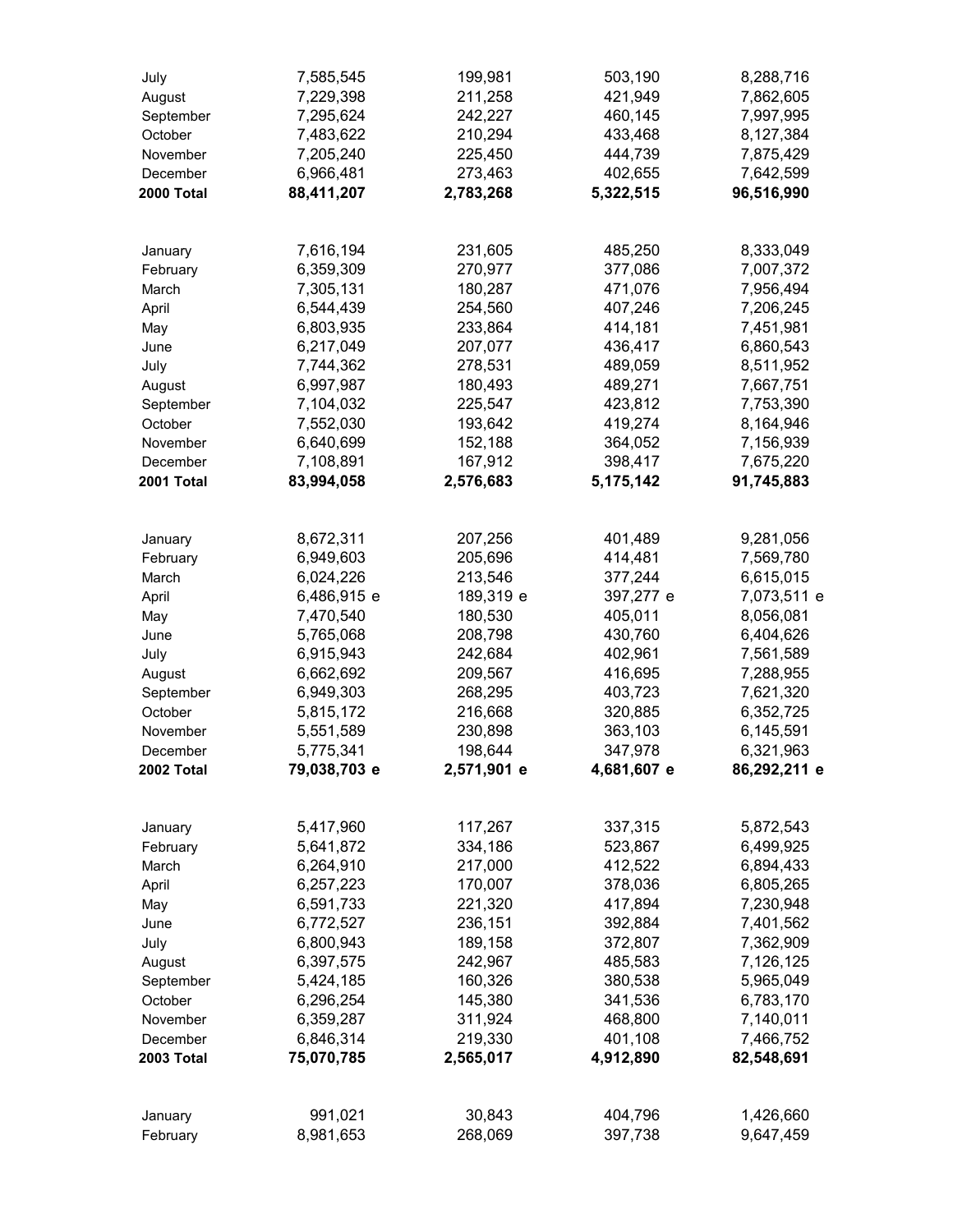| March                | 9,302,534              | 357,565            | 396,334            | 10,056,433             |
|----------------------|------------------------|--------------------|--------------------|------------------------|
| April                | 5,462,679              | 157,485            | 393,177            | 6,013,341              |
| May                  | 5,832,447              | 259,581            | 411,016            | 6,503,043              |
| June                 | 5,678,413              | 272,992            | 412,910            | 6,364,315              |
| July                 | 9,470,363              | 295,326            | 416,805            | 10,182,495             |
| August               | 5,191,301              | 238,283            | 407,793            | 5,837,376              |
| September            | 4,549,866              | 152,422            | 380,434            | 5,082,723              |
| October              | 7,061,559              | 230,627            | 441,041            | 7,733,227              |
| November             | 6,985,772              | 389,554            | 457,629            | 7,832,955              |
| December             | 3,626,214              | 200,105            | 319,008            | 4,145,327              |
| 2004 Total           | 73,133,821             | 2,852,851          | 4,838,681          | 80,825,353             |
| January              | 4,776,085              | 181,497            | 335,558            | 5,293,140              |
| February             | 7,251,033              | 278,100            | 574,729            | 8,103,862              |
| March                | 5,687,032              | 279,917            | 401,176            | 6,368,126              |
| April                | 5,913,119              | 84,676             | 391,565            | 6,389,360              |
| May                  | 7,936,012              | 519,651            | 481,075            | 8,936,738              |
| June                 | 5,186,757              | 166,804            | 424,605            | 5,778,167              |
| July                 | 4,918,487              | 211,194            | 406,675            | 5,536,356              |
| August               | 5,666,571              | 383,275            | 385,716            | 6,435,562              |
| September            | 5,391,573              | 205,243            | 386,699            | 5,983,516              |
| October              | 3,668,196              | 112,462            | 238,295            | 4,018,953              |
| November             | 2,097,261              | 162,240            | 326,706            | 2,586,206              |
| December             | 2,864,843              | 169,851            | 431,731            | 3,466,426              |
| 2005 Total           | 61,356,971             | 2,754,911          | 4,784,530          | 68,896,412             |
|                      |                        |                    |                    |                        |
| January              | 2,631,713              | 151,960            | 239,089            | 3,022,762              |
| February             | 4,146,801              | 198,826            | 498,833            | 4,844,459              |
| March                | 4,602,680              | 114,855            | 222,163            | 4,939,699              |
| April                | 6,269,311              | 340,870            | 554,060            | 7,164,241              |
| May                  | 6,393,818              | 242,260            | 476,905            | 7,112,983              |
| June                 | 4,601,913              | 130,052            | 368,641            | 5,100,605              |
| July                 | 6,086,120              | 248,057            | 490,910            | 6,825,087              |
| August               | 5,160,257              | 251,743            | 366,199            | 5,778,200              |
| September            | 6,076,545              | 282,271            | 477,864            | 6,836,680              |
| October              | 4,266,640              | 187,631            | 367,740            | 4,822,012              |
| November             | 5,395,525              | 250,600            | 400,360            | 6,046,484              |
| December             | 5,889,043              | 222,467            | 324,055            | 6,435,565              |
| 2006 Total           | 61,520,365             | 2,621,592          | 4,786,820          | 68,928,778             |
|                      |                        |                    | 413,008            |                        |
| January              | 5,763,025              | 244,528            |                    | 6,420,561              |
| February             | 4,880,474              | 209,914            | 438,751            | 5,529,139              |
| March                | 4,562,688              | 178,309            | 324,043            | 5,065,040              |
| April                | 6,074,834              | 170,158            | 378,266            | 6,623,257              |
| May                  | 5,581,901              | 279,168            | 454,952            | 6,316,021              |
| June                 | 4,372,531              | 255,812            | 327,192            | 4,955,535              |
| July                 | 7,369,947              | 272,132            | 433,594            | 8,075,673              |
| August               | 5,301,248              | 205,006            | 376,054            | 5,882,308              |
| September            | 5,071,598              | 96,231             | 176,212            | 5,344,041              |
| October              | 5,408,842              | 248,138            | 415,448<br>398,589 | 6,072,428              |
| November<br>December | 5,036,543<br>4,612,977 | 226,050<br>227,051 | 395,346            | 5,661,183<br>5,235,375 |
| 2007 Total           | 64,036,607             | 2,612,497          | 4,531,456          | 71,180,560             |
|                      |                        |                    |                    |                        |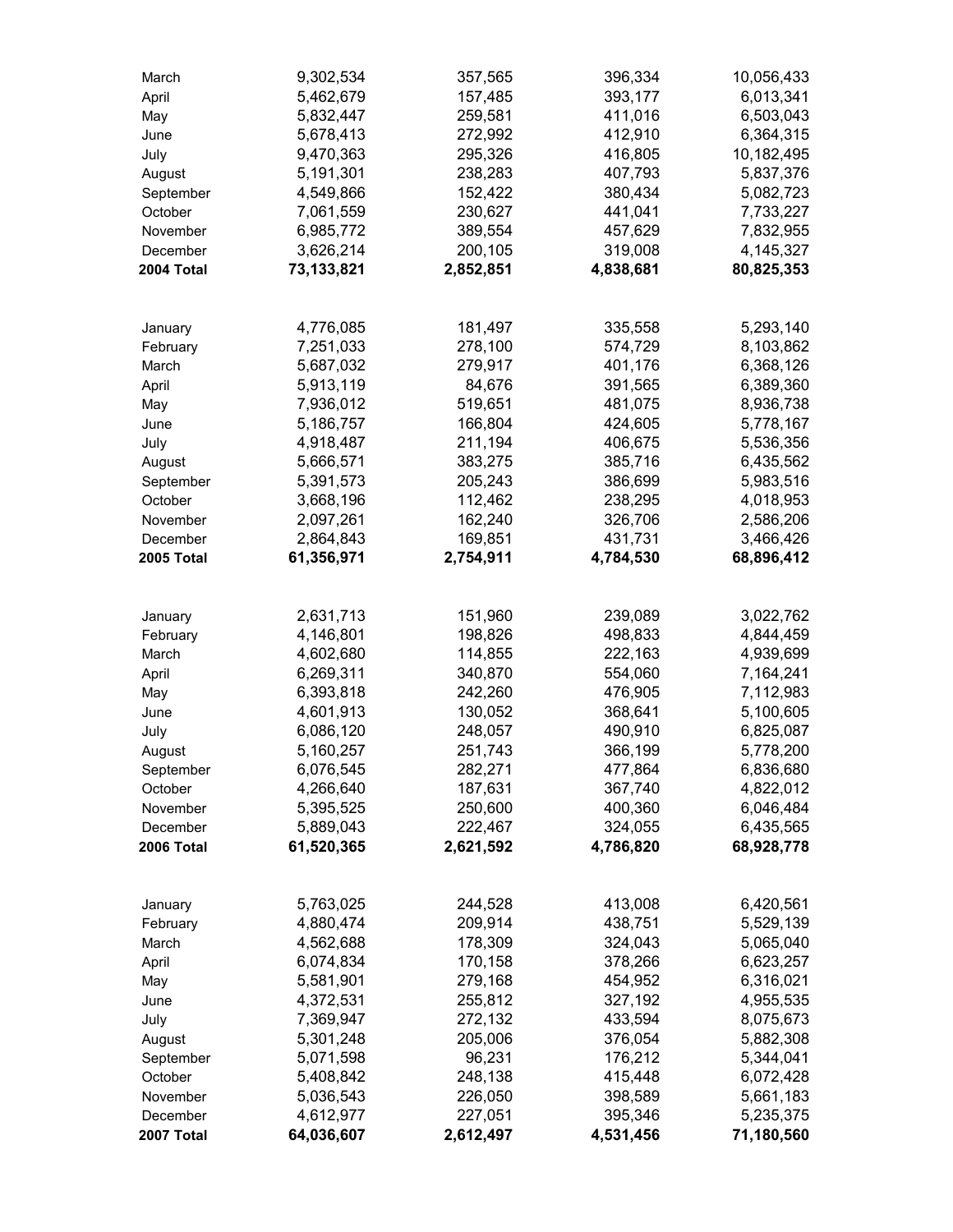| January    | 5,490,146  | 219,983   | 399,429   | 6,109,558  |
|------------|------------|-----------|-----------|------------|
| February   | 4,526,833  | 207,434   | 432,833   | 5,167,100  |
| March      | 5,252,980  | 174,947   | 409,016   | 5,836,944  |
| April      | 5,567,585  | 161,546   | 371,905   | 6,101,036  |
| May        | 5,924,849  | 482,316   | 363,612   | 6,770,778  |
| June       | 5,564,100  | $-4,424$  | 493,185   | 6,052,861  |
| July       | 5,240,982  | 171,024   | 381,486   | 5,793,492  |
| August     | 3,265,091  | 188,964   | 380,158   | 3,834,214  |
| September  | 6,900,280  | 279,252   | 363,298   | 7,542,830  |
| October    | 6,124,346  | 236,712   | 471,280   | 6,832,338  |
| November   | 3,409,740  | 252,079   | 474,287   | 4,136,106  |
| December   | 4,253,177  | 194,782   | 434,470   | 4,882,429  |
| 2008 Total | 61,520,109 | 2,564,615 | 4,974,961 | 69,059,684 |
| January    | 5,217,007  | 168,996   | 390,949   | 5,776,953  |
| February   | 4,509,139  | 90,707    | 330,351   | 4,930,197  |
| March      | 5,710,417  | 181,508   | 400,459   | 6,292,384  |
| April      | 3,409,997  | 126,093   | 321,008   | 3,857,098  |
| May        | 4,520,571  | 183,832   | 328,228   | 5,032,630  |
| June       | 5,183,681  | 187,830   | 422,785   | 5,794,296  |
| July       | 5,363,386  | 213,601   | 360,739   | 5,937,726  |
| August     | 4,579,529  | 75,485    | 379,369   | 5,034,382  |
| September  | 3,188,873  | 120,165   | 255,944   | 3,564,982  |
| October    | 5,020,463  | 231,161   | 480,000   | 5,731,624  |
| November   | 4,204,575  | 175,688   | 368,839   | 4,749,102  |
| December   | 4,304,837  | 172,412   | 326,325   | 4,803,573  |
| 2009 Total | 55,212,475 | 1,927,478 | 4,364,995 | 61,504,949 |
| January    | 3,731,155  | 145,780   | 332,128   | 4,209,063  |
| February   | 4,610,852  | 175,544   | 340,738   | 5,127,134  |
| March      | 4,357,554  | 259,944   | 380,313   | 4,997,812  |
| April      | 3,397,268  | 149,749   | 301,750   | 3,848,767  |
| May        | 4,732,328  | 147,431   | 338,519   | 5,218,278  |
| June       | 4,581,386  | 169,103   | 365,929   | 5,116,418  |
| July       | 4,934,142  | 212,539   | 387,935   | 5,534,616  |
| August     | 4,241,808  | 160,400   | 367,152   | 4,769,360  |
| September  | 4,899,184  | 182,008   | 365,556   | 5,446,748  |
| October    | 5,051,887  | 199,885   | 413,774   | 5,665,546  |
| November   | 3,844,643  | 142,678   | 333,575   | 4,320,895  |
| December   | 4,616,349  | 199,678   | 388,312   | 5,204,339  |
| 2010 Total | 52,998,554 | 2,144,740 | 4,315,681 | 59,458,975 |
| January    | 4,620,085  | 192,347   | 406,910   | 5,219,341  |
| February   | 4,305,997  | 220,389   | 418,165   | 4,944,551  |
| March      | 4,496,984  | 176,888   | 384,250   | 5,058,123  |
| April      | 4,336,873  | 184,340   | 323,675   | 4,844,888  |
| May        | 3,875,538  | 307,431   | 482,622   | 4,665,590  |
| June       | 4,495,616  | 210,138   | 426,867   | 5,132,621  |
| July       | 4,354,321  | 155,232   | 409,169   | 4,918,722  |
| August     | 3,763,959  | 162,189   | 362,309   | 4,288,458  |
| September  | 4,294,281  | 193,391   | 402,904   | 4,890,576  |
| October    | 4,166,955  | 174,563   | 395,033   | 4,736,551  |
| November   | 4,200,265  | 177,055   | 364,674   | 4,741,994  |
| December   | 4,141,487  | 206,143   | 387,947   | 4,735,577  |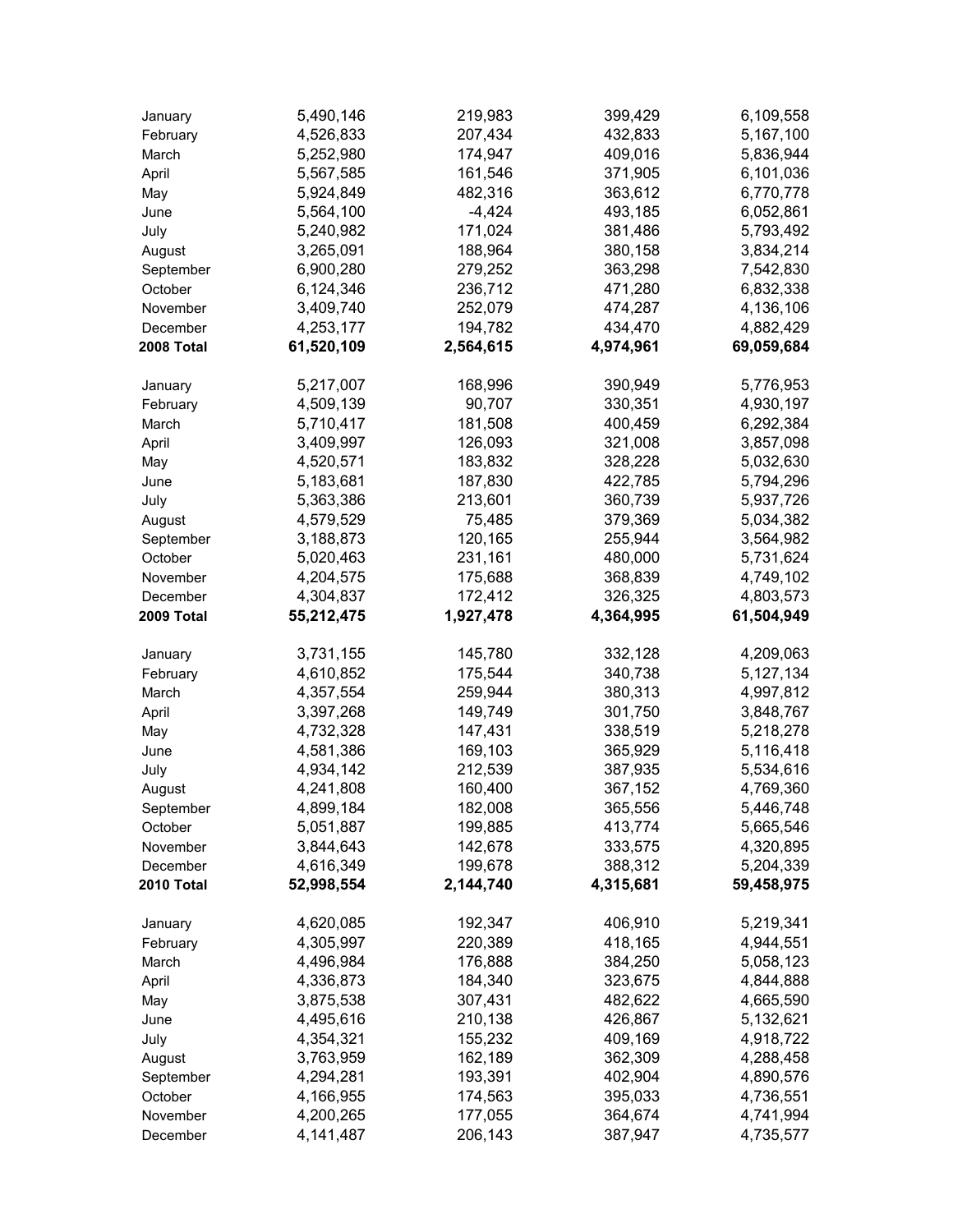| 2011 Total | 51,052,360 | 2,360,106 | 4,764,525 | 58,176,991 |
|------------|------------|-----------|-----------|------------|
| January    | 4,565,605  | 201,135   | 404,491   | 5,171,230  |
| February   | 3,546,333  | 174,654   | 479,022   | 4,200,009  |
| March      | 4,780,797  | 204,977   | 414,662   | 5,400,436  |
| April      | 4,042,927  | 151,103   | 357,969   | 4,551,999  |
| May        | 4,789,347  | 189,482   | 481,799   | 5,460,628  |
| June       | 4,475,901  | 199,101   | 425,302   | 5,100,304  |
| July       | 4,631,765  | 207,212   | 433,449   | 5,272,426  |
| August     | 3,934,382  | 183,567   | 355,189   | 4,473,137  |
| September  | 4,688,381  | 196,382   | 434,126   | 5,318,889  |
| October    | 3,994,946  | 191,730   | 424,733   | 4,611,409  |
| November   | 4,021,060  | 207,720   | 468,278   | 4,697,058  |
| December   | 4,581,557  | 212,193   | 438,571   | 5,232,321  |
| 2012 Total | 52,052,999 | 2,319,256 | 5,117,590 | 59,489,845 |
| January    | 4,560,012  | 175,520   | 444,863   | 5,180,394  |
| February   | 4,723,542  | 122,145   | 446,184   | 5,291,870  |
| March      | 4,831,661  | 177,836   | 398,502   | 5,407,998  |
| April      | 3,906,454  | 173,209   | 334,362   | 4,414,025  |
| May        | 4,549,866  | 185,334   | 443,810   | 5,179,010  |
| June       | 4,709,465  | 165,922   | 421,408   | 5,296,795  |
| July       | 4,726,577  | 172,925   | 406,578   | 5,306,080  |
| August     | 4,795,342  | 187,668   | 406,797   | 5,389,807  |
| September  | 4,481,616  | 177,519   | 438,102   | 5,097,236  |
| October    | 4,613,887  | 198,964   | 474,069   | 5,286,920  |
| November   | 4,627,646  | 170,281   | 457,515   | 5,255,442  |
| December   | 4,194,393  | 203,343   | 445,487   | 4,843,224  |
| 2013 Total | 54,720,459 | 2,110,666 | 5,117,677 | 61,948,801 |
| January    | 4,219,575  | 188,687   | 416,093   | 4,824,354  |
| February   | 4,674,177  | 202,148   | 394,340   | 5,270,665  |
| March      | 4,136,039  | 175,407   | 448,112   | 4,759,558  |
| April      | 4,247,507  | 174,447   | 416,017   | 4,837,971  |
| May        | 4,694,119  | 204,797   | 471,209   | 5,370,124  |
| June       | 4,221,004  | 182,122   | 411,208   | 4,814,334  |
| July       | 4,726,577  | 172,925   | 406,578   | 5,306,080  |
| August     | 4,246,746  | 183,788   | 462,998   | 4,893,531  |
| September  | 4,730,714  | 197,658   | 483,779   | 5,412,151  |
| October    | 5,312,393  | 189,147   | 393,137   | 5,894,678  |
| November   | 3,698,577  | 144,087   | 311,440   | 4,154,103  |
| December   | 5,895,173  | 195,005   | 366,527   | 6,456,705  |
| 2014 Total | 50,583,025 | 2,021,531 | 4,565,344 | 57,169,900 |
| January    | 3,761,072  | 104,679   | 280,501   | 4,146,251  |
| February   | 4,316,864  | 153,115   | 324,476   | 4,794,456  |
| March      | 5,634,776  | 345,977   | 738,921   | 6,719,674  |
| April      | 3,913,032  | 111,554   | 397,938   | 4,422,525  |
| May        | 3,782,102  | 187,177   | 433,755   | 4,403,034  |
| June       | 3,902,119  | 157,729   | 359,992   | 4,419,840  |
| July       | 3,999,419  | 150,366   | 350,818   | 4,500,603  |
| August     | 4,157,897  | 162,407   | 442,193   | 4,762,497  |
| September  | 4,169,965  | 169,519   | 393,272   | 4,732,757  |
| October    | 2,833,285  | 193,565   | 473,950   | 3,500,799  |
|            |            |           |           |            |
| November   | 3,638,371  | 127,776   | 422,331   | 4,188,479  |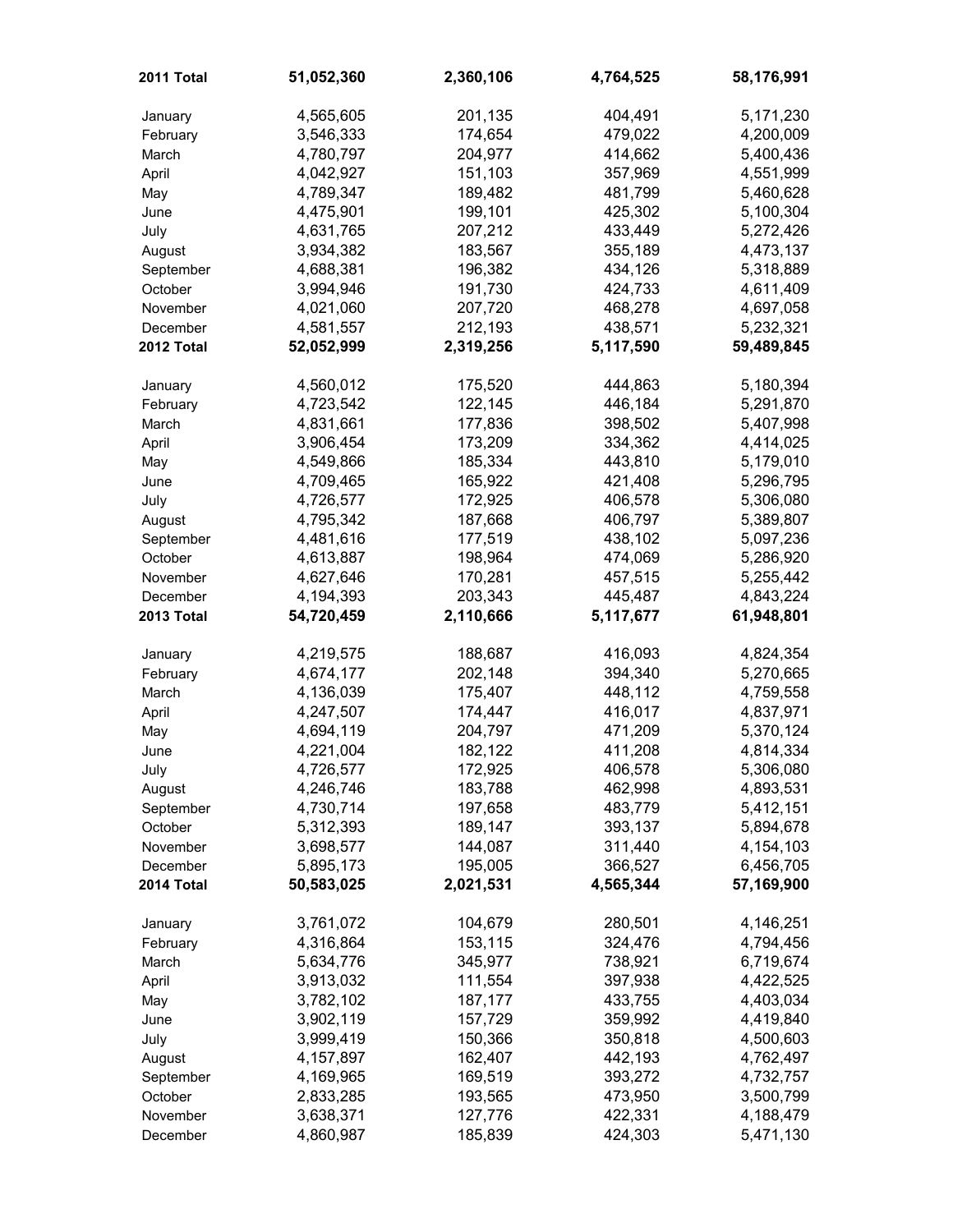| 2015 Total | 48,969,890  | 2,049,703 | 5,042,452 | 56,062,045  |
|------------|-------------|-----------|-----------|-------------|
| January    | 4,190,131   | 170,514   | 372,316   | 4,732,962   |
| February   | 3,898,566   | 161,863   | 408,016   | 4,468,444   |
| March      | 4,060,917   | 161,010   | 373,356   | 4,595,283   |
| April      | 4,069,966   | 147,945   | 323,900   | 4,541,812   |
| May        | 4,105,255   | 156,785   | 328,602   | 4,590,642   |
| June       | 4,310,208   | 284,356   | 288,500   | 4,883,063   |
| July       | 3,676,561   | 252,393   | 303,525   | 4,232,480   |
| August     | 4,098,193   | 250,176   | 274,549   | 4,622,918   |
| September  | 8,232,320   | 55,549    | 333,136   | 8,621,005   |
| October    | 4,058,203   | 124,188   | 370,399   | 4,552,790   |
| November   | 3,793,479   | 150,769   | 336,978   | 4,281,225   |
| December   | 4,018,996   | 158,858   | 325,927   | 4,503,781   |
| 2016 Total | 52,512,796  | 2,074,407 | 4,039,203 | 58,626,405  |
| January    | 3,689,508   | 141,413   | 424,602   | 4,255,523   |
| February   | 3,465,890   | 128,737   | 314,158   | 3,908,785   |
| March      | 3,964,313   | 130,772   | 392,126   | 4,487,211   |
| April      | 2,556,993   | 117,759   | 319,101   | 2,993,853   |
| May        | 3,105,768   | 165,014   | 381,389   | 3,652,170   |
| June       | 2,898,994   | 48,821    | 272,832   | 3,220,646   |
| July       | 4,431,825   | 149,864   | 414,160   | 4,995,849   |
| August     | 3,673,270   | 130,742   | 310,716   | 4,114,728   |
| September  | 4,926,212   | 108,164   | 324,109   | 5,358,485   |
| October    | 3,484,487   | 139,489   | 425,821   | 4,049,797   |
| November   | 3,263,543   | 155,590   | 355,541   | 3,774,674   |
| December   | 3,256,329   | 130,482   | 349,630   | 3,736,441   |
| 2017 Total | 42,717,133  | 1,546,846 | 4,284,183 | 48,548,162  |
| January    | 3,212,490   | 126,933   | 315,638   | 3,655,061   |
| February   | 3,350,276   | 120,347   | 392,404   | 3,863,028   |
| March      | 3,170,707   | 101,579   | 314,453   | 3,586,739   |
| April      | 3,019,818   | 65,687    | 307,602   | 3,393,106   |
| May        | 3,297,422   | 106,606   | 382,010   | 3,786,037   |
| June       | 2,879,149   | 82,895    | 326,493   | 3,288,537   |
| July       | 3,537,758   | 111,576   | 388,829   | 4,038,163   |
| August     | 3,131,380   | 108,809   | 308,692   | 3,548,881   |
| September  | 3,211,604   | 119,687   | 285,781   | 3,617,073   |
| October    | 3,530,071   | 146,039   | 442,747   | 4,118,857   |
| November   | 3,120,175   | 121,391   | 309,270   | 3,550,836   |
| December   | 3,559,319   | 129,445   | 381,302   | 4,085,791   |
| 2018 Total | 39,020,169  | 1,340,994 | 4,155,220 | 44,532,108  |
| January    | 3,784,270 e | 101,870   | 349,576   | 4,235,716 e |
| February   | 3,479,989   | 119,036   | 330,255   | 3,929,280   |
| March      | 3,558,941 e | 107,291   | 339,106   | 4,005,338 e |
| April      | 3,514,672 e | 102,777   | 308,781   | 3,926,230 e |
| May        | 3,685,492 e | 111,364 e | 317,659 e | 4,114,515 e |
| June       | 3,519,873 e | 116,254 e | 325,998 e | 3,962,125 e |
| July       | 3,260,000   | 134,954   | 391,351   | 3,786,305   |
| August     | 3,667,065 e | 110,807 e | 316,071 e | 4,093,942 e |
| September  | 3,502,274 e | 115,673 e | 324,368 e | 3,942,314 e |
| October    | 3,352,751 e | 100,912 e | 346,287 e | 3,799,950 e |
| November   | 3,412,736 e | 102,717 e | 352,482 e | 3,867,935 e |
| December   | 3,455,695 e | 104,010 e | 356,919 e | 3,916,624 e |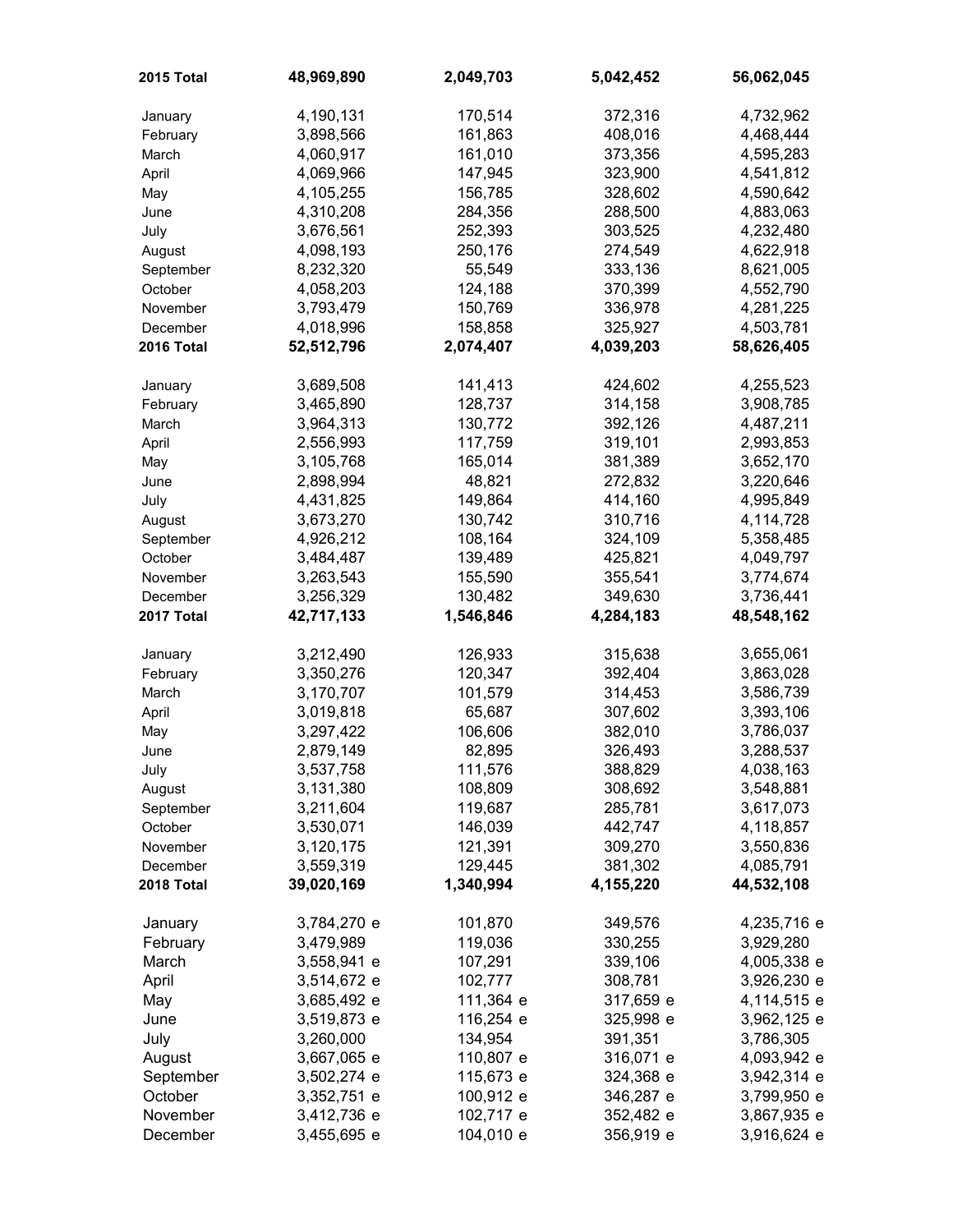| 2019 Total     | 42,193,757 e | 1,327,665 e | 4,058,852 e | 47,580,275 e |
|----------------|--------------|-------------|-------------|--------------|
| January        | 3,558,423    | 106,895     | 355,937     | 4,021,255    |
| February       | 3,630,501    | 105,845     | 311,870     | 4,048,216    |
| March          | 3,621,863    | 107,839     | 356,391     | 4,086,093    |
| April          | 2,392,993    | 78,004      | 294,352     | 2,765,349    |
| May            | 2,783,319    | 98,092      | 304,611     | 3,186,022    |
| June           | 2,499,618    | 106,185     | 101,921     | 2,707,724    |
| July           | 1,607,091    | 81,693      | 147,798     | 1,836,582    |
| August         | 2,493,129    | 123,282     | 281,710     | 2,898,121    |
| September      | 2,699,676    | 111,062     | 237,847     | 3,048,585    |
| October        | 2,002,407    | 128,776     | 283,968     | 2,415,151    |
| November       | 2,059,250    | 88,164      | 251,676     | 2,399,090    |
| December       | 2,478,695    | 88,951      | 294,663     | 2,862,309    |
| 2020 Total     | 31,826,965   | 1,224,788   | 3,222,744   | 36,274,497   |
| January        | 2,094,258    | 93,626      | 270,244     | 2,463,018    |
| February       | 2,455,080    | 101,310     | 267,194     | 2,828,338    |
| March          | 2,497,889    | 94,281      | 296,101     | 2,893,984    |
| April          | 1,878,110    | 78,027      | 178,545     | 2,136,806    |
| May            | 2,403,022    | 93,238      | 250,364     | 2,756,565    |
| June           | 2,466,660    | 97,166      | 315,979     | 2,879,805    |
| July           | 2,420,921    | 103,416     | 321,842     | 2,846,179    |
| August         | 2,407,719    | 76,402      | 223,416     | 2,707,537    |
| September      | 2,328,027    | 97,485      | 308,024     | 2,461,468    |
| October        | 2,095,418    | 84,969      | 275,352     | 2,824,162    |
| November       | 1,548,568    | 94,502      | 241,415     | 1,886,907    |
| December       | 2,186,583 *  | 97,895 *    | 285,617 *   | 2,611,869 *  |
| 2021 Total     | 26,782,255   | 1,112,317   | 3,234,093   | 31,296,638   |
| January        | 1,873,282    | 81,354      | 222,708     | 2,181,645    |
| February       | 2,259,236    | 145,485     | 349,946     | 2,782,662    |
| March<br>April | 2,194,432    | 138,641     | 381,162     | 2,721,789    |
| May<br>June    |              |             |             |              |
| July           |              |             |             |              |
| August         |              |             |             |              |
| September      |              |             |             |              |
| October        |              |             |             |              |
| November       |              |             |             |              |
| December       |              |             |             |              |
| 2022 Total     | 6,326,950    | 365,480     | 953,816     | 7,686,096    |
|                |              |             |             |              |

| <b>DATE</b> | <b>FULL RATE</b>                              | <b>INCAPABLE</b><br><b>WELLS RATE</b>                           | <b>STRIPPER</b><br><b>WELLS RATE</b> | <b>TAXED</b><br><b>VOLUME</b> |
|-------------|-----------------------------------------------|-----------------------------------------------------------------|--------------------------------------|-------------------------------|
|             | LOUISIANA STATE OIL PRODUCTION* BY WELL RATES | (Barrels)<br>AS PUBLISHED IN SEVERANCE TAX REPORTS <sup>8</sup> |                                      |                               |

Page revised 25-Apr-22 data available through March 31, 2022